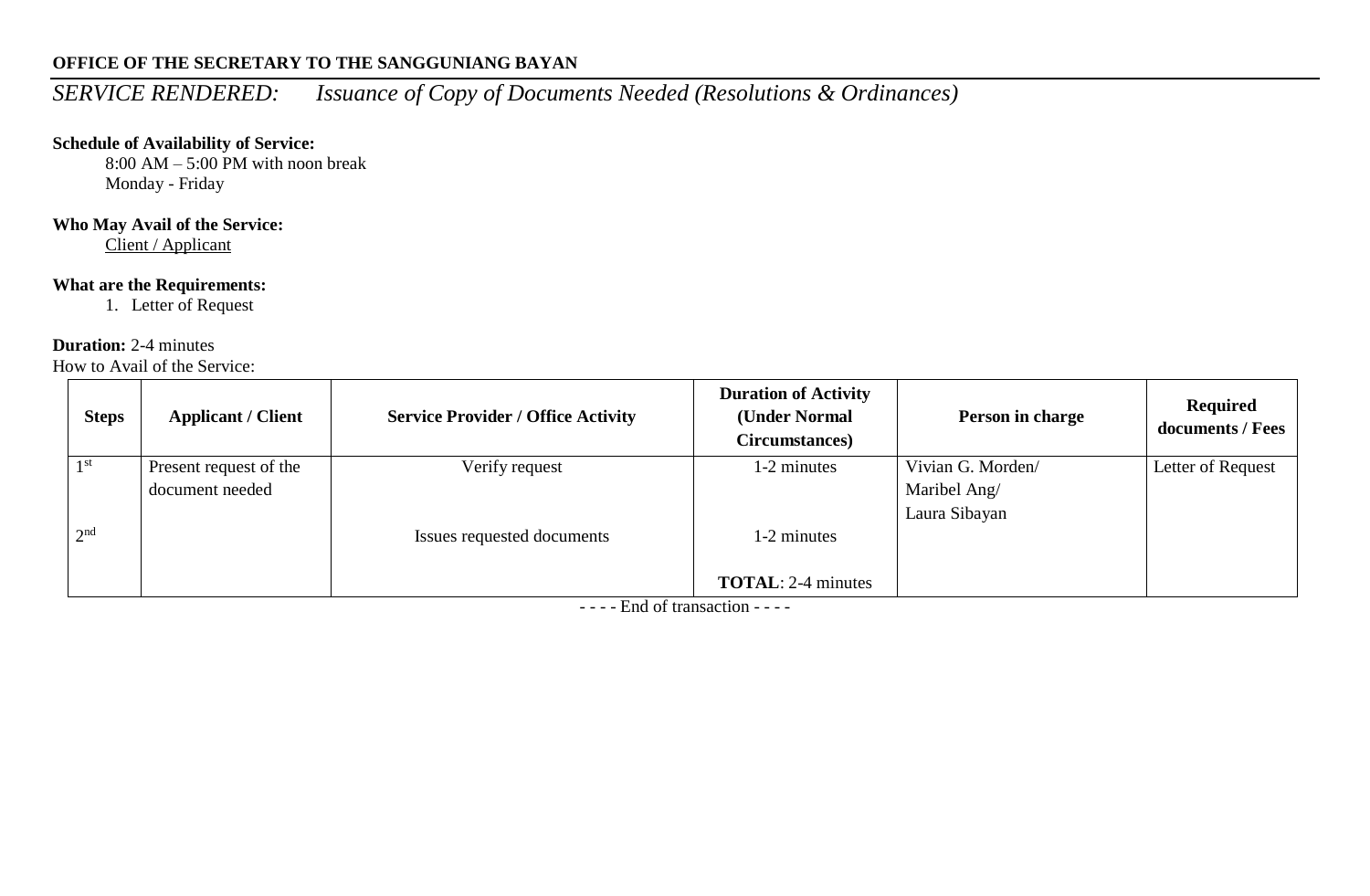# **OFFICE OF THE SECRETARY TO THE SANGGUNIANG BAYAN**

# *SERVICE RENDERED: Issuance of Certificate of Posting and Cancellation of Tricycle Franchise*

#### **Schedule of Availability of Service:**

8:00 AM – 5:00 PM with noon break Monday - Friday

#### **Who May Avail of the Service:**

Client/Applicant

## **What are the Requirements:**

- 1. Documents for posting
- 2. Official Receipt of Certificate for Registration of the tricycle
- 3. Receipt of Certification fee

#### **Duration:** 1-2 minutes

How to Avail of the Service:

| <b>Steps</b>    | <b>Applicant / Client</b> | <b>Service Provider / Office Activity</b>      | <b>Duration of Activity</b><br>(Under Normal<br>Circumstances) | Person in charge  | Required<br>documents / Fees |
|-----------------|---------------------------|------------------------------------------------|----------------------------------------------------------------|-------------------|------------------------------|
| 1 <sup>st</sup> | Present documents for     | Verify documents (Advise the client to pay the | 1-2 minutes                                                    | Vivian G. Morden/ | Receipt of                   |
|                 | posting                   | required fees at the MTO)                      |                                                                | Maribel Ang/      | <b>Certification Fee</b>     |
|                 |                           |                                                |                                                                | Laura Sibayan     |                              |
| 2 <sup>nd</sup> | Present receipt of        | Release certificate of posting                 |                                                                |                   |                              |
|                 | certification fee         |                                                |                                                                |                   |                              |
|                 |                           |                                                | <b>TOTAL:</b> 1-2 minutes                                      |                   |                              |

- - - - End of transaction - - - -